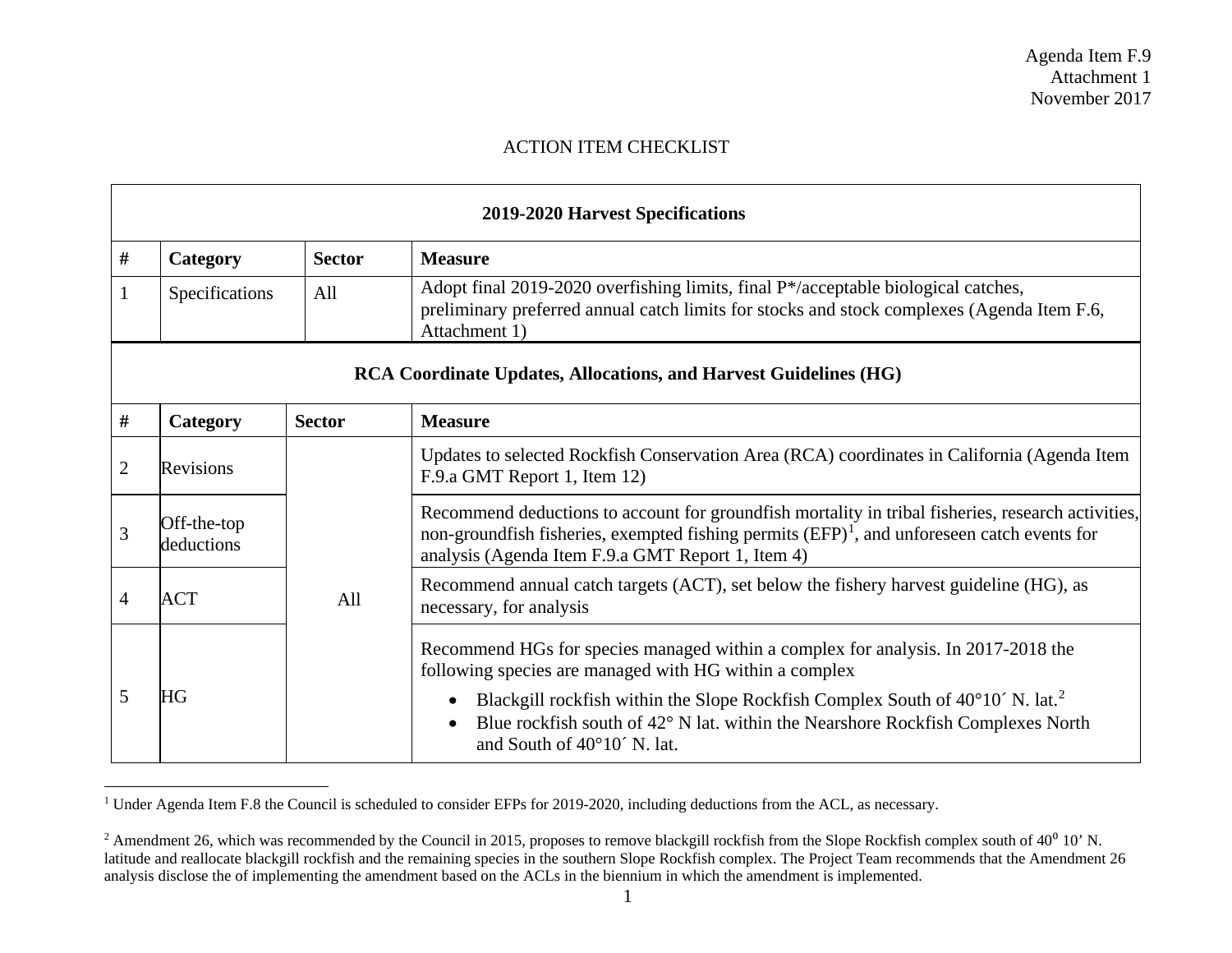<span id="page-1-0"></span>

| <b>RCA Coordinate Updates, Allocations, and Harvest Guidelines (HG)</b> |                     |                             |                                                                                                                                                                                                                                                                                                                                                                                                                                                                                                                                                                           |
|-------------------------------------------------------------------------|---------------------|-----------------------------|---------------------------------------------------------------------------------------------------------------------------------------------------------------------------------------------------------------------------------------------------------------------------------------------------------------------------------------------------------------------------------------------------------------------------------------------------------------------------------------------------------------------------------------------------------------------------|
| #                                                                       | Category            | <b>Sector</b>               | <b>Measure</b>                                                                                                                                                                                                                                                                                                                                                                                                                                                                                                                                                            |
| 6                                                                       | <b>Allocations</b>  | Trawl, Non-<br>Trawl        | Adopt preliminary 2-year trawl and non-trawl allocations (Agenda Item F.9.a GMT Report 1,<br>Item $9$ )<br>Bocaccio<br>Cowcod<br>Yelloweye rockfish<br>Canary rockfish<br>Big skate<br>Longnose skate<br>Shelf Rockfish Complex North 40°10' N. lat.<br>Shelf Rockfish Complex South 40°10' N. lat.                                                                                                                                                                                                                                                                       |
| 7                                                                       | <b>Allocations</b>  | <b>Within Trawl</b>         | Adopt preliminary two-year canary rockfish allocations for the shorebased individual fishing<br>quota (IFQ) program and allocations (i.e., quotas) for the catcher-processor and mothership<br>sectors. Implement Amendment 21 allocations for widow rockfish based ACLs                                                                                                                                                                                                                                                                                                  |
| 8                                                                       | Set-Aside           | Within<br>Trawl, At-<br>Sea | Adopt preliminary set-asides, including those for darkblotched rockfish and Pacific ocean perch<br>based on Amendment $21-3^3$ , to accommodate by catch in the at-sea Pacific whiting fisheries                                                                                                                                                                                                                                                                                                                                                                          |
| 9                                                                       | <b>HG</b> or Shares | Within Non-<br>Trawl        | Adopt preliminary 2-year within non-trawl HGs or shares for:<br>Overfished species: cowcod and yelloweye<br>$\bullet$<br>Bocaccio<br>Canary rockfish<br>Blackgill South of 40°10' N. lat. for limited entry and open access trip limit<br>modeling<br>Sablefish South of 36° N. lat. for limited entry and open access trip limit modeling<br>$\bullet$<br>Nearshore Rockfish complex North of 40°10′ N. latitude<br>Consider a Federal HG for the area $42^{\circ}$ to $40^{\circ}10'$ N. latitude<br>Consider state-specified HG for Washington and Oregon<br>$\bullet$ |

<sup>&</sup>lt;sup>3</sup> Amendment 21-3 was transmitted to NMFS on September 21, 2017 and the final rule is expected in December 2017.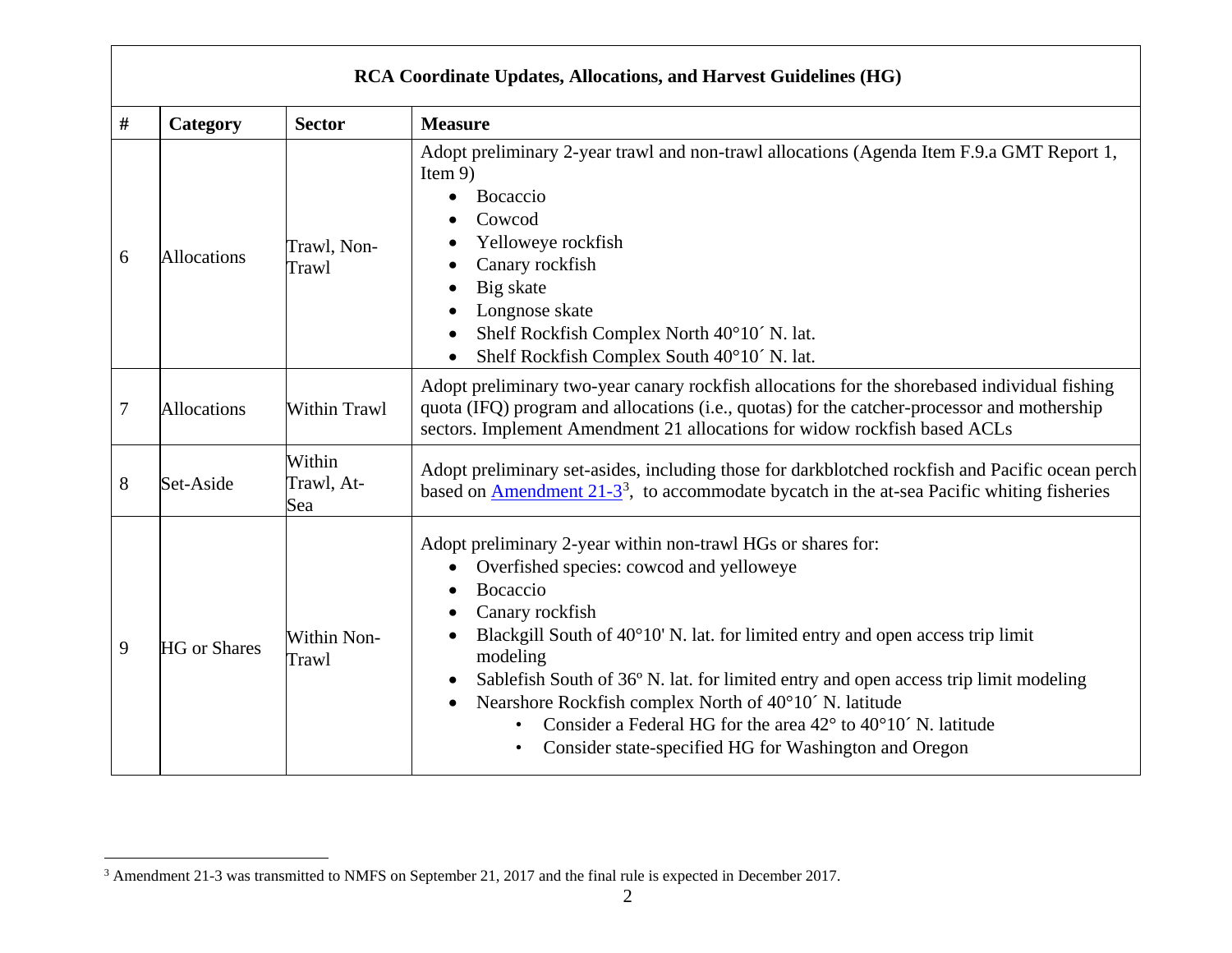| 2019-2020 Season Structures |          |                         |                                                                                                                                                                                            |
|-----------------------------|----------|-------------------------|--------------------------------------------------------------------------------------------------------------------------------------------------------------------------------------------|
| #                           | Category | <b>Sector</b>           | <b>Measure</b>                                                                                                                                                                             |
| 10                          |          | Shorebased IFQ          | IFQ based on allocations, trip limits for non-IFQ species, trawl RCA configuration, non-trawl<br>RCA (gear switching) (Agenda Item F.9.a GMT Report 1, Items 5, 20, 22)                    |
| 11                          |          | Non-Nearshore           | Routine adjustments to the non-trawl RCA configuration, trip limits, size limits (Agenda Item<br>F.9.a GMT Report 1, Items 5, 22, 23, 24)                                                  |
| 12                          |          | Nearshore               | Routine adjustments to the non-trawl RCA configuration, trip limits, size limits (Agenda Item<br>F.9.a GMT Report 1, Items 5, 22, 23, 24)                                                  |
| 13                          |          | <b>Treaty Fisheries</b> | Routine adjustments to trip limits, size limits                                                                                                                                            |
| 14                          |          | <b>WA Recreational</b>  | Routine changes to season structures, depth restrictions, and bag limits for the recreational<br>groundfish fishery in all Washington subareas (Agenda Item F.9 GMT Report 1, Items 5, 25) |
| 15                          |          | <b>OR</b> Recreational  | Routine changes to season structure, depth restrictions, bag limits, and size limits (Agenda Item<br>F.9.a GMT Report 1, Items 5, 26)                                                      |
| 16                          |          | <b>CA</b> Recreational  | Routine changes to seasonal, depth, and bag limit measures across all five Management Areas<br>(Agenda Item F.9.a GMT Report 1, Items 5, 27)                                               |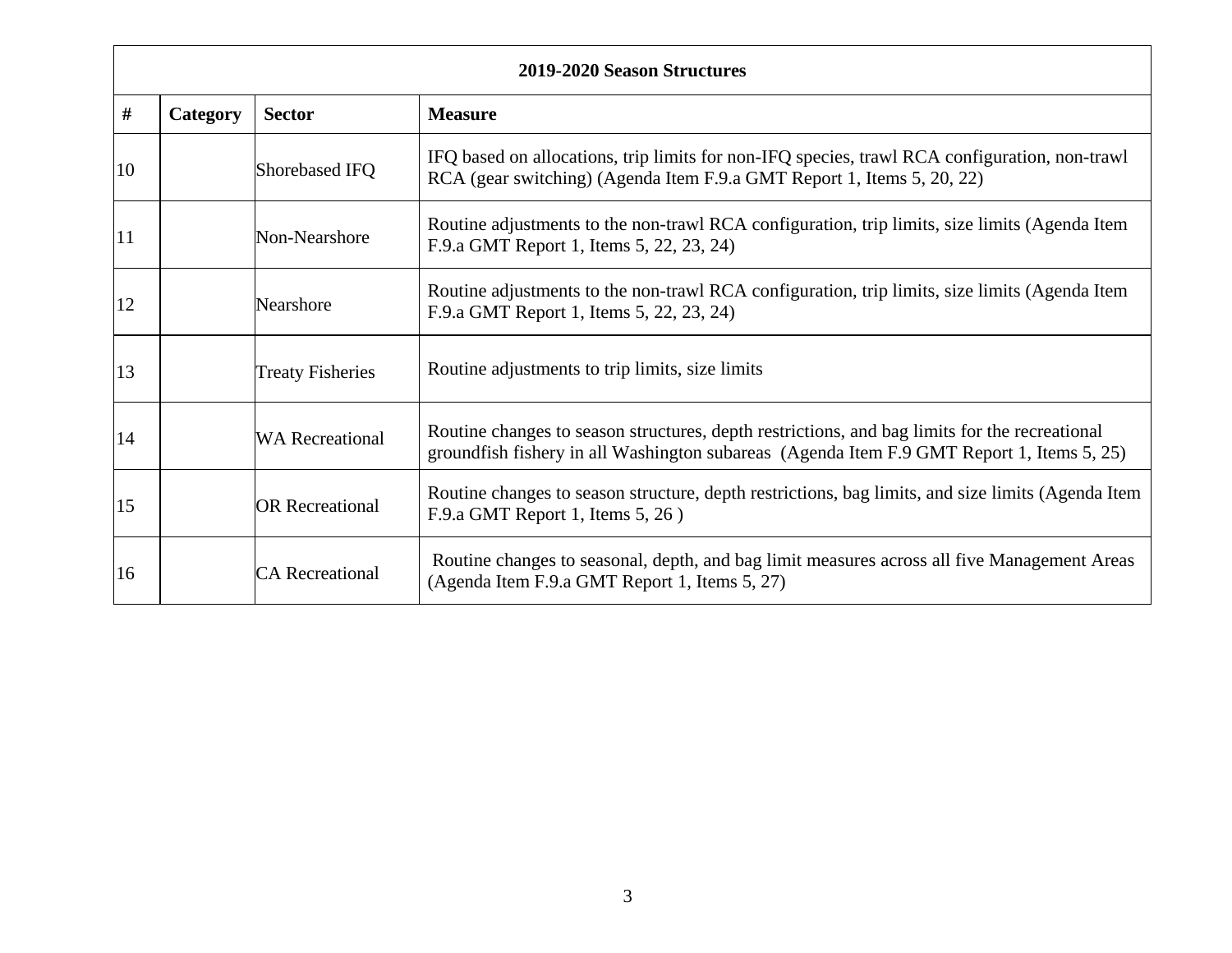| <b>New Management Measures for Implementation in 2019-2020</b> |          |               |                                                                                                                                                                                                                                                                                                                                                                                       |
|----------------------------------------------------------------|----------|---------------|---------------------------------------------------------------------------------------------------------------------------------------------------------------------------------------------------------------------------------------------------------------------------------------------------------------------------------------------------------------------------------------|
| $\#$                                                           | Category | <b>Sector</b> | <b>Measure</b>                                                                                                                                                                                                                                                                                                                                                                        |
| 17                                                             |          | All           | Housekeeping: Update FMP scientific name for giant grenadier                                                                                                                                                                                                                                                                                                                          |
| 18                                                             |          | All           | Recommend stock complex alternatives for analysis (Agenda Item F.9 WDFW Report 1, Agenda<br>Item F.9.a GMT Report 1, Item 8)                                                                                                                                                                                                                                                          |
| 19                                                             |          | All           | Modify the outer boundary of the Western Cowcod Conservation Area (Agenda Item F.9.a GMT<br>Report 1, Item 11)                                                                                                                                                                                                                                                                        |
| 20                                                             |          | All           | Mid-Biennial harvest specifications adjustments, "green light" (Agenda Item F.5, Agenda Item<br>F.9.a GMT Report 1, Item 1)                                                                                                                                                                                                                                                           |
| 21                                                             |          | All           | Carryover, including IFQ carryover and at-sea carryover (Agenda Item F.2, Agenda Item F.9.a<br>GMT Report 1, Item 2)                                                                                                                                                                                                                                                                  |
| 22                                                             |          | All           | Multi-year average catch policy for determining overfishing and adjusting management measures<br>(Agenda Item F.9.a GMT Report 1, Item 3)                                                                                                                                                                                                                                             |
| 23                                                             |          | All           | Measures pertaining to the United States Fish and Wildlife Service Endangered Species Act<br>(ESA) consultation on the federally endangered short-tailed albatross and California least tern;<br>and the Federally threatened marbled murrelet, southern sea otter, and bull trout and their<br>designated critical habitat (Agenda Item F.7, Agenda Item F.9.a GMT Report 1, Item 6) |
| 24                                                             |          | All           | ESA Salmon Consultation Measures (Agenda Item F.7, Agenda Item F.9.a GMT Report 1, Item<br>13)                                                                                                                                                                                                                                                                                        |
| 25                                                             |          | Trawl         | Modify the trawl regulations regarding Dungeness crab retention in California (Agenda Item<br>F.9.a GMT Report 1, Item 19)                                                                                                                                                                                                                                                            |
| 26                                                             |          | Trawl         | Establish biennial set-asides for Pacific whiting bycatch in research and incidental open access<br>fisheries (Agenda Item F.9.a GMT Report 1, Item 17)                                                                                                                                                                                                                               |
| 27                                                             |          | Trawl         | Remove the FMP formula for establishing the darkblotched and Pacific ocean perch set-asides<br>for catcher-processors and motherships (Agenda Item F.9.a GMT Report 1, Item 18)                                                                                                                                                                                                       |